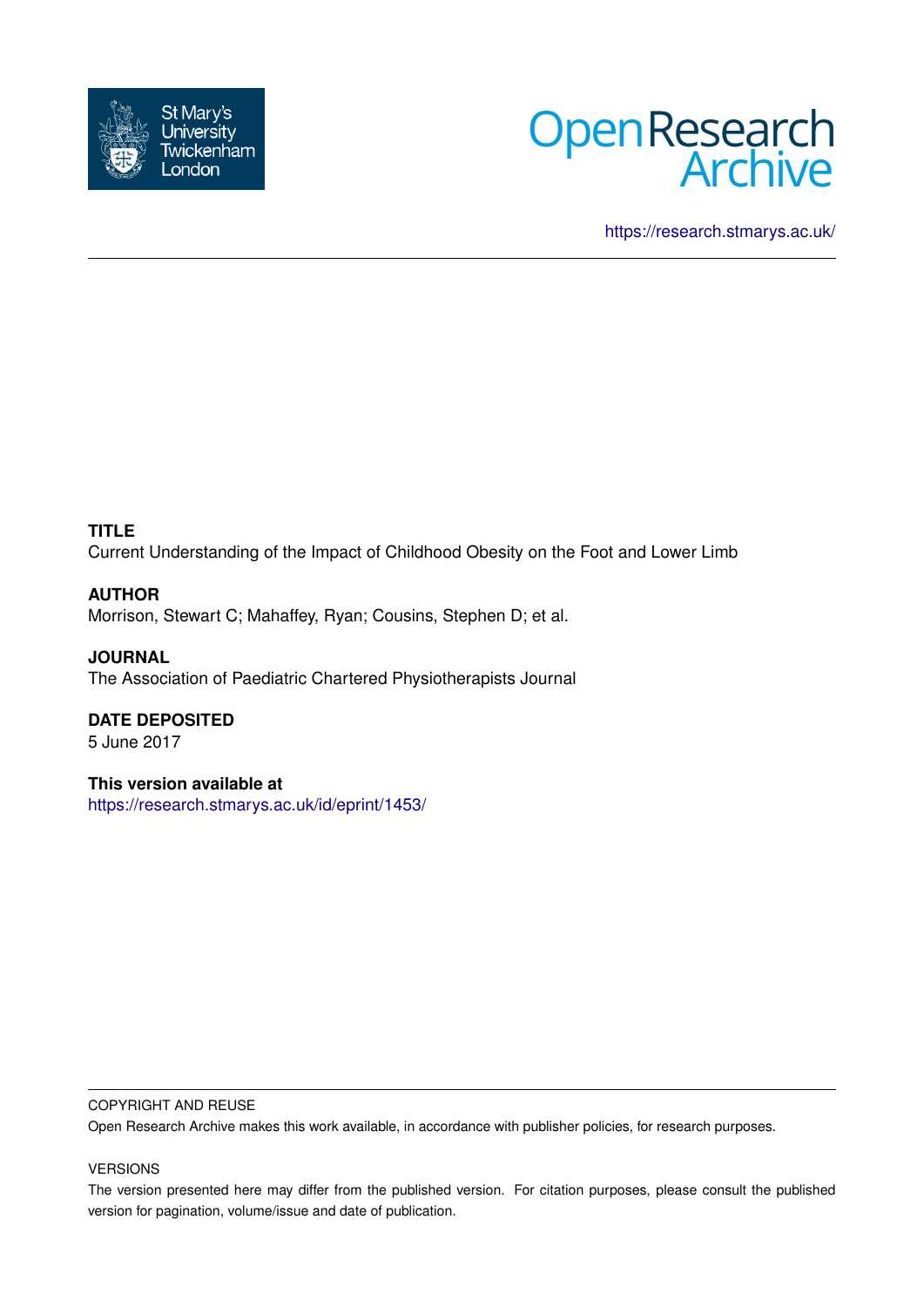## **Current Understanding of the Impact of Childhood Obesity on the Foot and Lower Limb**

Stewart C Morrison PhD MChS [a\*], Ryan D Mahaffey MRes [a], Stephen D Cousins [a,b], Wendy I Drechsler [a]

[a] School of Health, Sport and Bioscience, University of East London, Water Lane, London, E15 4LZ

[b] School of Education and Health Sciences, Faculty of Engineering, Health Science and Environment, Charles Darwin University, Darwin, Northern Territory 0909, Australia

*\*Corresponding author email: s.c.morrison@uel.ac.uk*

#### **ABSTRACT**

Childhood obesity has emerged in recent years as a major public health problem. As this continues to concern across local, national and international populations, and as our understanding of obesity advances, access to multi-disciplinary care and understanding of the complications is warranted. Recent findings have suggested that the musculoskeletal system is one of the multiple body systems compromised by obesity and that aberrant biomechanical function may be a precursor to the onset of musculoskeletal symptoms. This review will consider childhood obesity and its impact on the paediatric foot and lower limb through examination of literature on foot structure and biomechanics of gait. An overview of evidence-based management is out with the context of this review, however some recommendations for clinical practice will

be proposed.

#### **Introduction**

Childhood obesity is a major public health concern with recent figures from the National Child Measurement Programme (2010/11) reporting the proportion of overweight and obese in reception year to be 22.6%, rising to 33.4% in year 6 (The NHS Information Centre, 2011). There is evidence emerging of the association between socio-economic status and obesity with variable rates of obesity being linked to the socio-demographic mix of local populations (Dinsdale and Ridler, 2010). The escalation of childhood obesity over the previous decade is even more of a concern when it is considered that obesity in childhood tends to persist into adulthood and is associated with an increase in adult mortality and morbidity (Reilly et al, 2003). Associated with obesity in children are comorbidities affecting multiple body systems including cardiovascular disease, liver disease, diabetes mellitus, respiratory disease and various musculoskeletal disorders, particularly affecting the feet and lower limbs (Hills et al, 2001). This review will consider the impact of obesity on the musculoskeletal system in children, with a particular focus on the foot and biomechanics of gait.

Persistent and abnormal loading of the musculoskeletal system has been implicated in the predisposition to aberrant gait patterns in children, loss of mobility (Messier et al, 1994) and to a range of long-term orthopaedic conditions including Blount's Disease (Dietz, 1998) and Slipped Capital Femoral Epiphysis (Murray and Wilson, 2008). Nevertheless, the implications of childhood obesity on the lower limb musculoskeletal and locomotor systems, particularly during weight-bearing tasks, are poorly understood (Wearing et al, 2006). Past research in children with obesity has revealed changes in foot structure (Riddiford-Harland et al, 2000), aberrant mechanics of foot loading (Messier et al, 1994), altered gait characteristics (Hills and Parker, 1991; McGraw et al, 2000; Morrison et al, 2008) and reduced muscle strength and power (RiddifordHarland et al, 2006) when compared with non-obese individuals. Futher problems commonly reported among obese children include general discomfort in simple activities of daily living such as walking and stair climbing and pains in the joints of the lower extremities (Hills et al, 2001). Hills et al, (2001) reported that these pains might be due to the increased stresses placed upon the feet and the greater absolute loads experienced at joints by the need to bear excessive mass.

To date, the consequences of childhood obesity on the development and function of the musculoskeletal system and the musculoskeletal injuries that result from altered lower limb/foot mechanics has received little attention. A greater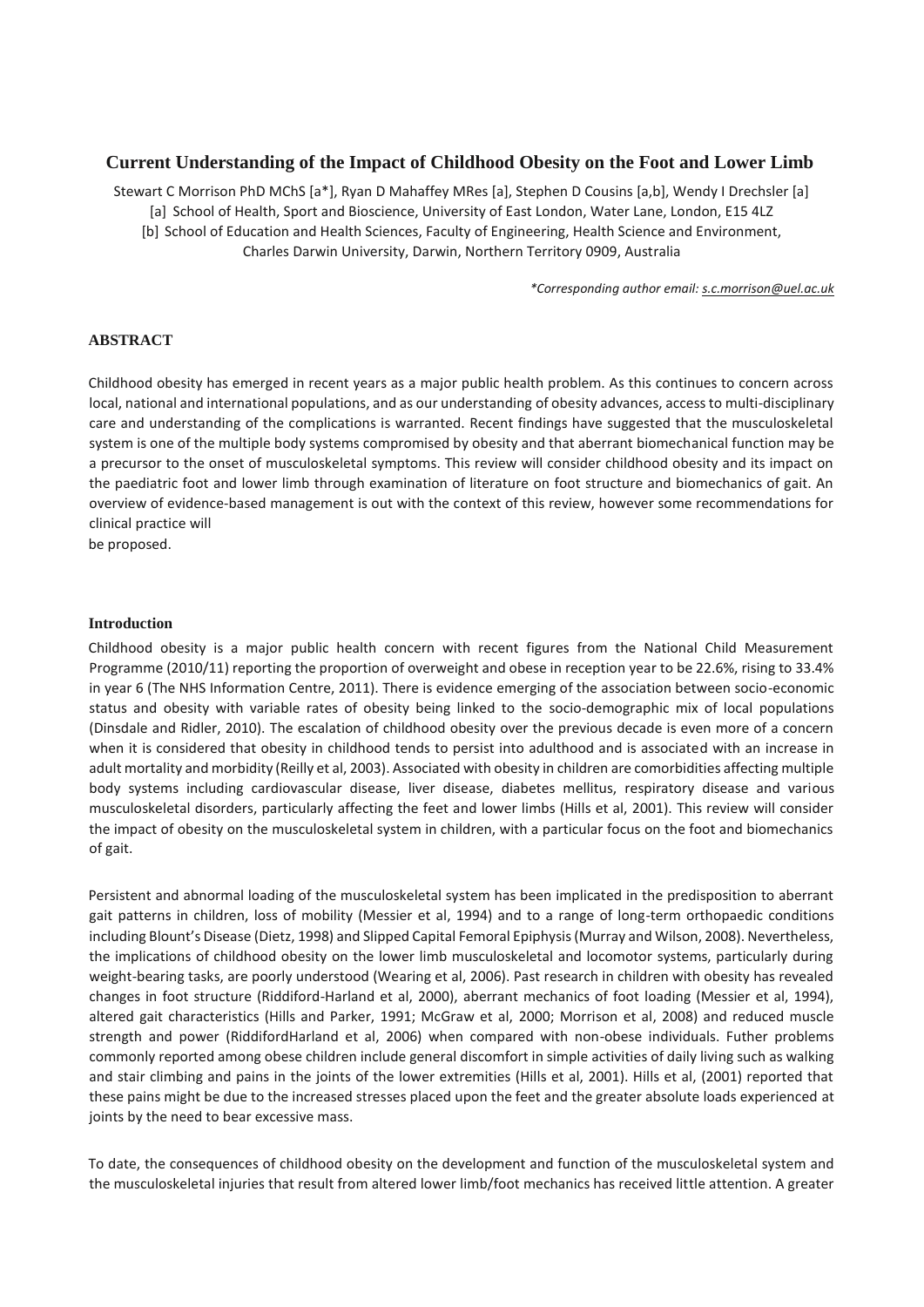understanding of these areas will have implications for the prevention, treatment and management of pathological gait patterns, loss of mobility and other mal-adaptations in the lower extremities of obese children. Thus, the aim of this review is to consider current literature pertaining to the influence of obesity on the structure and function of the foot and lower limb.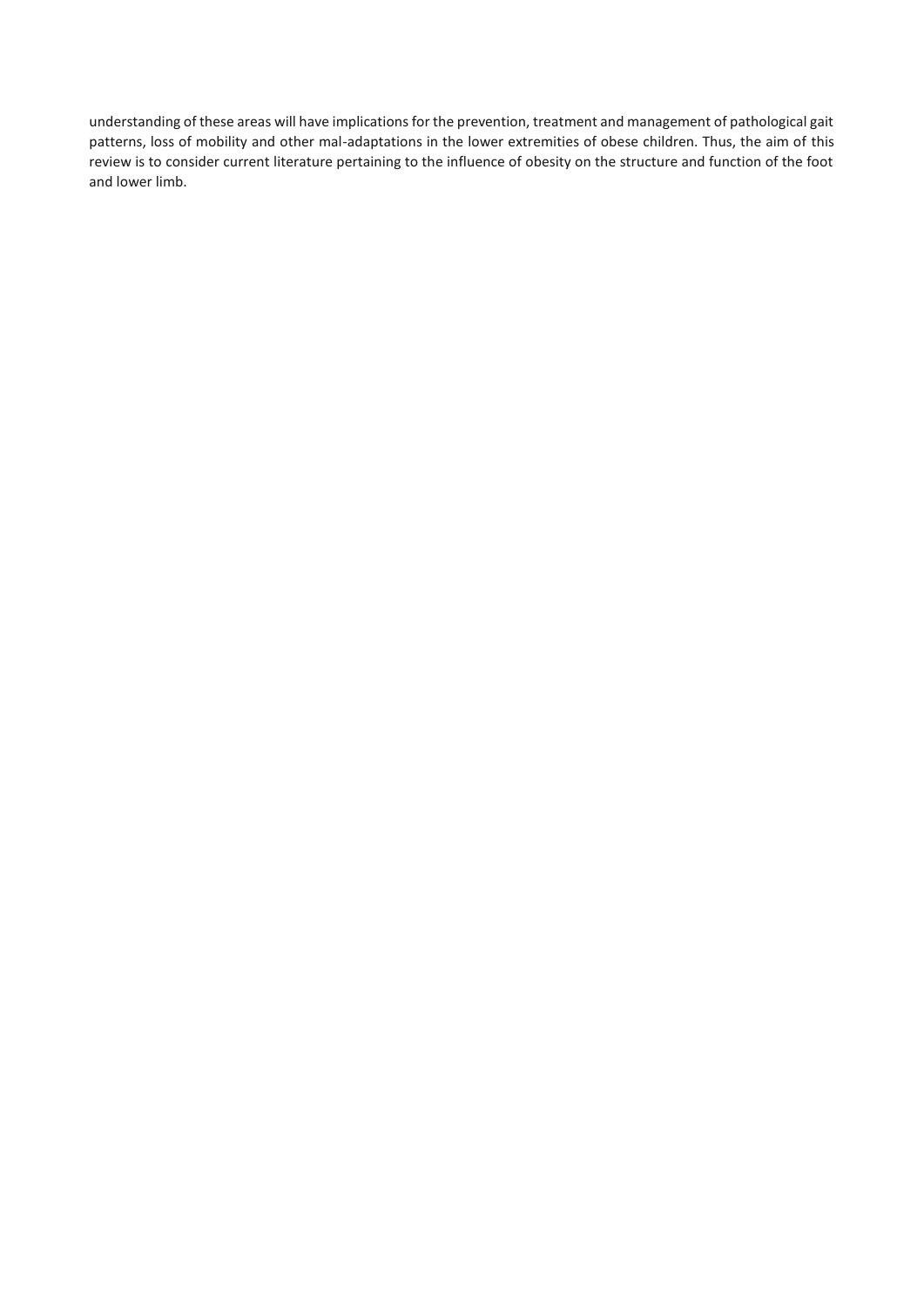#### **Discussion**

#### **Foot Structure in the Obese Child**

The foot is a complex biomechanical structure, which acts as a shock absorber, force transducer and stabiliser through progression of gait (Perry, 1992). Throughout stages of growth and development, the posture of the foot adapts in response to the demands placed upon it and, as a consequence of aberrant mechanics, the foot is susceptible to deformity due to its distal location, flexibility and late ossification (LeVeau and Bernhardt, 1984).

A common musculoskeletal co-morbidity associated with childhood obesity is pes planus (flat feet) (Bordin et al, 2001; Chen et al, 2011; Pfeiffer et al, 2006; Riddiford-Harland et al, 2011; Villarroya et al, 2009). The link between the development of pes planus and obesity is yet to be elucidated, but is thought to be a result of excessive mass disrupting the immature musculoskeletal structure of the child's foot and consequently, altering foot function (Dowling et al, 2001; Dowling et al, 2004; Morrison et al, 2007; Morrison et al, 2008; Nantel et al, 2006; Riddiford-Harland, et al 2000; Villaroya et al, 2008). The suggestion that structural foot differences are associated with obesity emerged from early studies utilising static footprint assessment to characterise the weight bearing foot and also to identify contact area of the midfoot; the view being that the greater the mid-foot contact the more planus (flatter) the foot type. Riddiford-Harland et al, (2000) explored the association between obesity and foot structure. This research utilised the Footprint Angle and the Chippaux-Smirak Index (CSI) as ratio measures of the narrowest and widest part of the foot, purported to indicate flattening of medial longitudinal arch. Static footprints were collected from 62 obese and 62 non-obese children (mean age:  $8.5 \pm 0.5$  years) and the results reported a lower mean arch height, suggestive of the pes planus foot type. Following this study Dowling et al, (2004) utilised both static and dynamic measures to evaluate foot structure in obese children. A smaller sample size was recruited (n=13 obese children and n=13 non-obese children) and similar findings emerged with the obese subjects demonstrating a flatter foot type. Changes in foot structure identified by static footprint analysis have also been reported in more recent studies (Mickle et al, 2006; Villarroya et al, 2008), but the validity of the conclusions from this body of work are limited. It can be asserted that the static footprint may offer an indirect measure of arch height but provides little or no information with regards to three-dimensional structure or foot function. Further to this, a recent study looking at arch structure in adults with obesity suggested that footprint based measures should be interpreted with caution as they were not reflective of the actual osseous changes of the foot (Wearing et al, 2012).

The evaluation of discrete changes in anthropometric characteristics of the foot in childhood obesity may offer further understanding of the structural changes underpinning the development of pathology, and on the wider demands placed upon the foot structure. Mauch et al, (2004) evaluated the influence of age, gender and body mass index (BMI) on the 3-dimensional foot shape in 1,996 children, aged 3–10 years and concluded that BMI influenced all foot measures. Emerging from this study was the suggestion that footwear modifications may be needed for obese children and thus, clinical assessment by appropriate Allied Health Professionals was warranted. A later study by Mauch et al, (2008) evaluated the static morphology of the feet in normal, underweight and overweight children. In keeping with the previous study, this work concluded that increased body mass resulted in larger foot dimensions (indicated by higher than normal foot volume and length), but associations between BMI and flat feet were weak. Findings from this work identified 5 foot types - *flat feet, slender feet, robust feet, short feet and long feet* - where children with a higher BMI had robust feet (normal arch, higher volume and length) and children with lower BMI had slender feet (higher arch, lower volume and length). Changes in anthropometric foot characteristics are further echoed in recent work by Morrison et al, (2007) where obese children were reported to have larger and wider feet. Reasons underpinning these changes are not clear but, could be related to a number of factors such as biomechanical deformity, excess of adipose tissue and/or increased bone formation and sub-periosteal expansion resulting from increased plantar forces experienced during gait.

Whether obesity leads to the clinical presentation of flat feet is yet to be elucidated and it has been proposed that the flat feet in obese children may be due to the existence of a thicker plantar fat pad underneath the midfoot, giving the appearance of a flatter foot due to greater ground contact. This was investigated by Riddiford-Harland et al, (2011) who compared 75 obese children to 75 age and sexmatched non-obese children and reported that the obese group had both a significantly greater medial midfoot fat pad thickness (4.7 and 4.3mm respectively, p<0.001) and a lower medial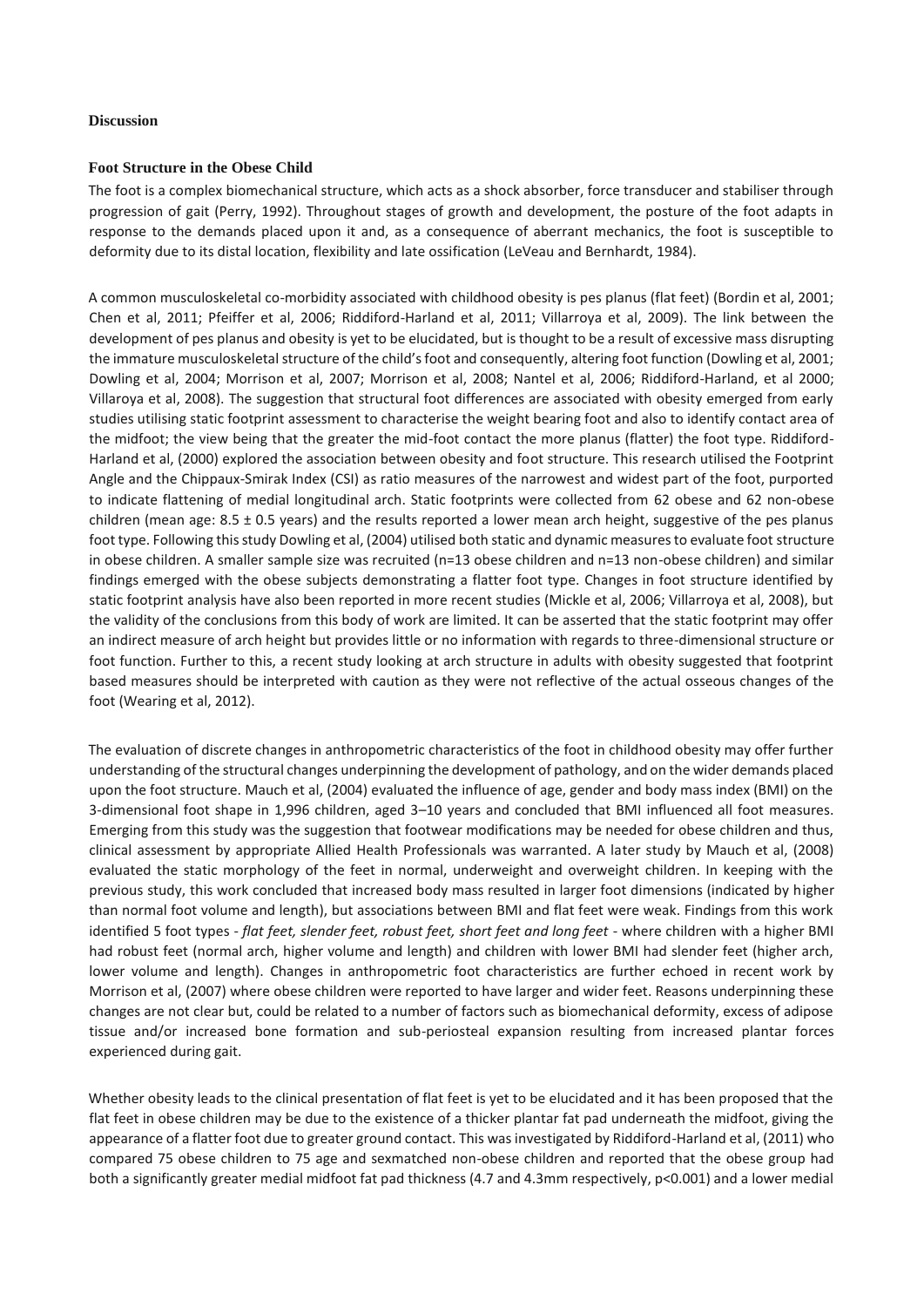longitudinal arch (23.5 and 24.5mm respectively, p< 0.006) when compared to their leaner counterparts.

With the increasing evidence of changes to the foot structure in children with obesity there is an additional need to understand the impact of the structural changes observed and to further understand the functional impact, particularly in relation to biomechanical function and the development of musculoskeletal pathology. It is important that approaches to evaluating foot structure are both valid and reliable in order to further inform the evidence base. It must be recognised that measures of static foot structure offer little information about dynamic function and thus the links between obesity, foot pathology and foot structure are yet to be determined. In light of this, further studies looking at the dynamic function of the foot are required.

#### **Characteristics of Foot Loading in Obese Children**

The clinical evaluation of the dynamic foot is challenging, particularly when attempting to classify foot structure and establish relationships to pathology. In clinical practice and in research, plantar pressure assessment can be employed to determine the dynamic loading of the foot, as well as providing specific loading information at each region of the foot to determine loading characteristics (Stebbins et al, 2005; Mickle et al, 2006). Several authors have commented upon the clinical relevance of plantar pressure assessment in not only describing the overall loading effects on structures of the foot but also having the potential to express the damage that may occur in the tissues of the foot as a result of these loads, making them meaningful and effective in the management of patients with a wide variety of foot and lowerextremity disorders (Cavanagh and Ulbrecht, 1994; Hennig, 2002). When compared with other assessment devices typically used in clinical gait analysis, plantar pressure assessment is easier to implement, less time consuming and cumbersome for the patient and less expensive than complex gait analysis equipment (Giacommozzi, 2011).

In a study utilising a pressure platform (Mini E-med system, Novel, Munich) Dowling et al, (2001) investigated the effects of obesity on plantar pressures generated by 13 obese and 13 non-obese peripubescent children, matched by gender, age and height. The obese children generated significantly higher pressures under the forefoot during walking (39.3  $\pm$ 15.7 N.cm-2) when compared to the nonobese children (32.3 ± 9.2 N.cm-2). These results were re-iterated in 2004 by Dowling et al, who identified that during standing, obese children generated significantly higher forces over a larger foot area and experienced significantly higher plantar pressures compared to their non-obese counterparts. During walking, the obese children generated significantly greater forces over all areas of their feet, except the toes. In addition the obese children experienced significantly higher plantar pressures in the midfoot, heel and metatarsal heads compared to non-obese children. An increased loading at the midfoot may be indicative of a pes planus foot type with increased loading at the metatarsal heads predisposing to soft-tissue and osseous pathology.

Other studies investigating the effects of childhood obesity on plantar pressure distributions during standing and walking have also reported significantly higher pressures and forces across different regions of the foot (Gravante et al, 2003; Kellis, 2001; Mickle et al, 2006). Mickle et al, (2006) compared the dynamic plantar pressures generated in 17 overweight/obese children (4.4  $\pm$  0.8 years) and 17 age, gender and height matched non-obese peers (4.4  $\pm$  0.7 years). The authors reported that when walking, the overweight/obese children displayed significantly larger contact areas and generated significantly larger forces on the plantar surface of their total foot, heel, midfoot and forefoot compared to the non-obese children.

A study investigating the effects of obesity on plantar pressure distributions in young adults reported an increase in contact area of the midfoot and significantly higher peak and mean pressures (P< 0.0001) in the foot (Gravante et al, 2003). Gravante et al, (2003) compared the plantar contact area and peak plantar pressures in 38 obese young adults and 34 health controls (mean age 23 years) during standing on a pressure platform. The authors reported that obesity was associated with significantly larger plantar contact areas (+ 10.6%) and peak pressures (+ 43.0 %) in both the rearfoot and forefoot. These increased pressures exerted on the foot contribute to the view that assessment of biomechanics and gait in the clinical evaluation of the obese patient is warranted.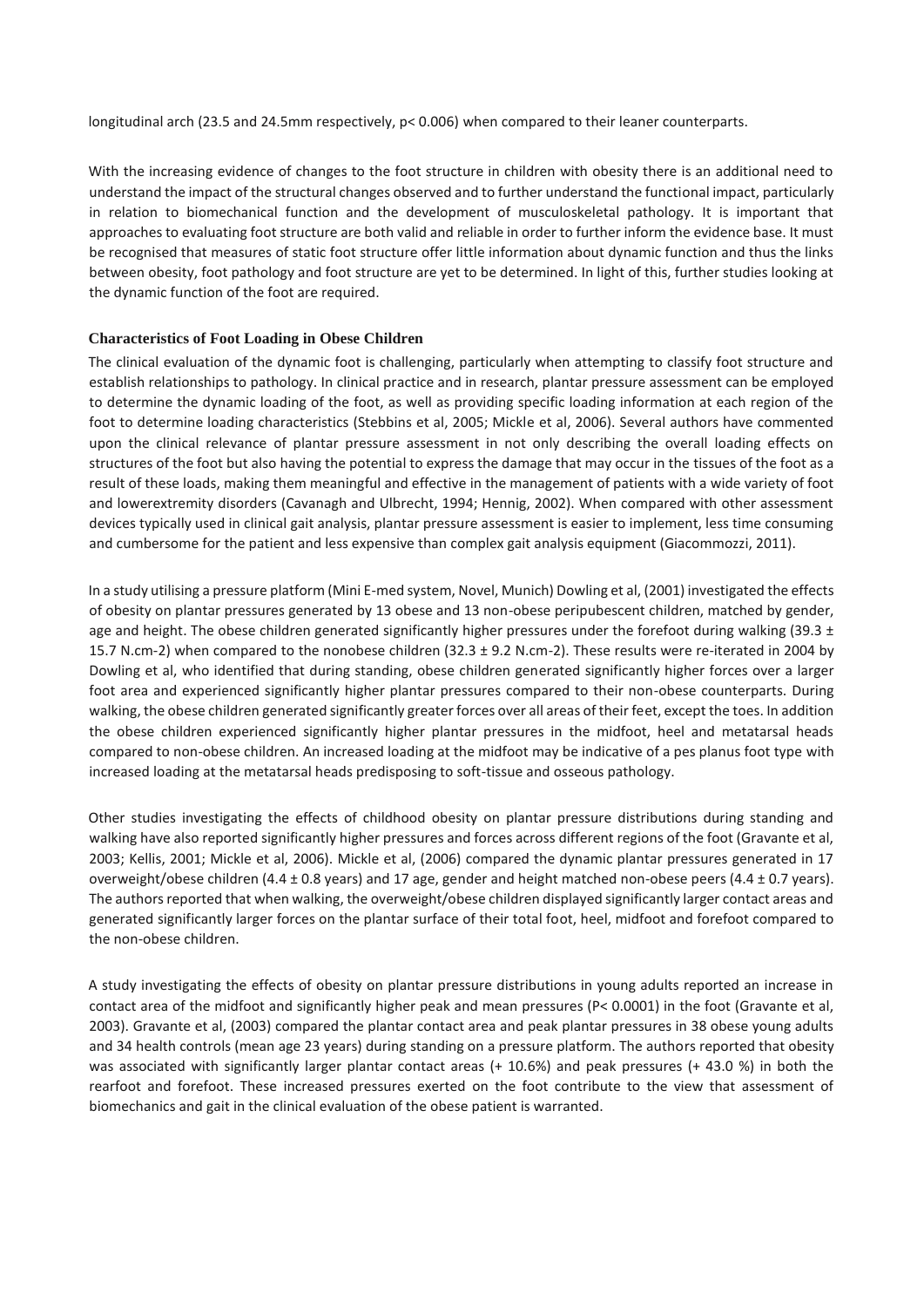The findings from the literature are consistent with the view that obese children are at an increased risk of developing foot discomfort and/or foot pathologies, including stress fractures as a result of the increased pressure acting upon the immature musculoskeletal structure of the foot. Furthermore,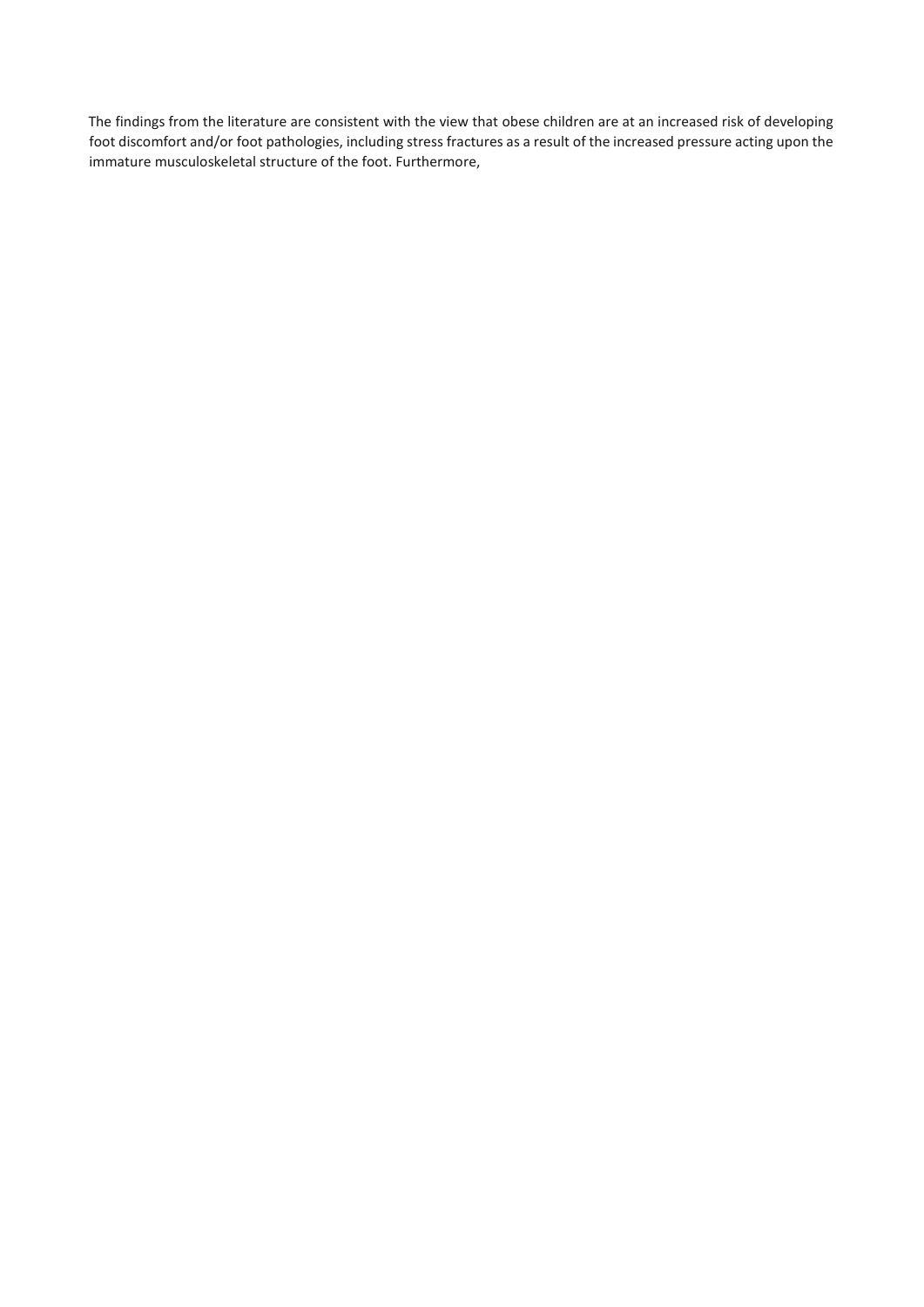foot discomfort associated with these increased plantar pressures in obese children may hinder their participation in physical activity; weight-bearing activities can become difficult if not appropriately designed to account for these structural characteristics. Recently, Mickle et al, (2011) explored the relationships between obesity, physical activity and sedentary behaviour in a sample of 95 children aged 3–5 years. Findings from the study confirmed that increased peak pressures negatively correlated with physical activity and sedentary behaviour. Emerging from this research was the suggestion that raised foot pressures may influence engagement with activity and thus, interventions to reduce pressures under the foot are required. In light of these findings further research is required to understand the impact of obesity on the foot to ensure that foot pathologies in obese children are identified and managed appropriately.

The findings reported in the aforementioned studies must be interpreted with some caution as methodological differences with regards to the classification of childhood obesity, different methodological protocols, sample sizes and lack of control for ethnicity all affect the external validity of the work. As the long-term consequences of the increased planter pressure distributions are unknown, it is recommended that the effects of obesity on the potential alterations of foot function characteristics between obese and non-obese children be further investigated. Furthermore, this body of literature has tended to view the foot in isolation and it must be appreciated that the foot forms part of the lower limb kinetic chain and therefore, the foot should be assessed as part of this. Further work on the impact of obesity on the gait patterns of children with obesity will be discussed.

### **Gait Analysis in Childhood Obesity**

Clinical gait analysis allows the measurement and assessment of walking biomechanics but is limited in that the clinician cannot capture movement in three planes or appreciate the kinetics of the movements taking place. Clinical analysis facilitates the identification of abnormal characteristics and can guide clinical management strategies but detailed analysis is required to characterise the impact of disease processes. Changes to gait patterns can be identified in many pathological conditions and recent findings have suggested changes to the gait pattern in children with obesity.

Changes in the gait pattern of children with obesity were first documented by Hills and Parker (1991a,b,c,d). Conclusions from this body of work were that obese children displayed greater asymmetry with their gait, along with increased double-limb and shorter single-limb support period when compared with non-obese children (Hills and Parker, 1991b). Other temporal differences included a longer cycle duration, lower cadence, lower relative velocity and greater stride width (Hills and Parker, 1991c); all pointing to a slower, safer and more tentative walking gait in obese children relative to normal weight children. Additionally, the findings from this work indicated that obese children displayed a more flatfooted weight acceptance pattern in early stance and a greater external rotation of the foot at all phases of the gait cycle (Hills and Parker, 1991a).

A later study by McGraw et al, (2000) also reported that instability during gait in children was linked to excessive body mass. In this study 20 male participants were recruited (10 obese, 10 non-obese, aged between 8 and 10 years) and gait and postural stability was evaluated with two-dimensional video and a force platform. The authors concluded that the obese subjects displayed increased doublestance duration (p<0.02), and significantly greater sway areas (p<0.01) in the medial-lateral direction. Changes in spatio-temporal gait parameters have been echoed by recent studies where the temporal gait parameters of decreased preferred walking speed, reduction in step length and lower step frequency have been reported in obese compared to normal weight children (DeVita and Hortobágyi, 2003; Morrison et al, 2008; Nantel et al, 2006).

Differences in preferred walking speed between obese and non-obese individuals might account for the reported alterations in spatiotemporal measures. DeVita and Hortobágyi (2003) reported that spatiotemporal stride characteristics were comparable when 21 obese and 18 non-obese adults walked at a standard speed (1.50m·s-1) compared to self selected speed (1.29m·s-1). DeVita and Hortobágyi (2003), observed, however, that joint kinematics varied with body weight in the obese group irrespective of walking speed; obese adults demonstrated approximately 5° greater hip extension, approximately 4° less of knee flexion and approximately 6° greater ankle plantar flexion compared to the non-obese adults. Results from this work also presented kinetic differences revealing that when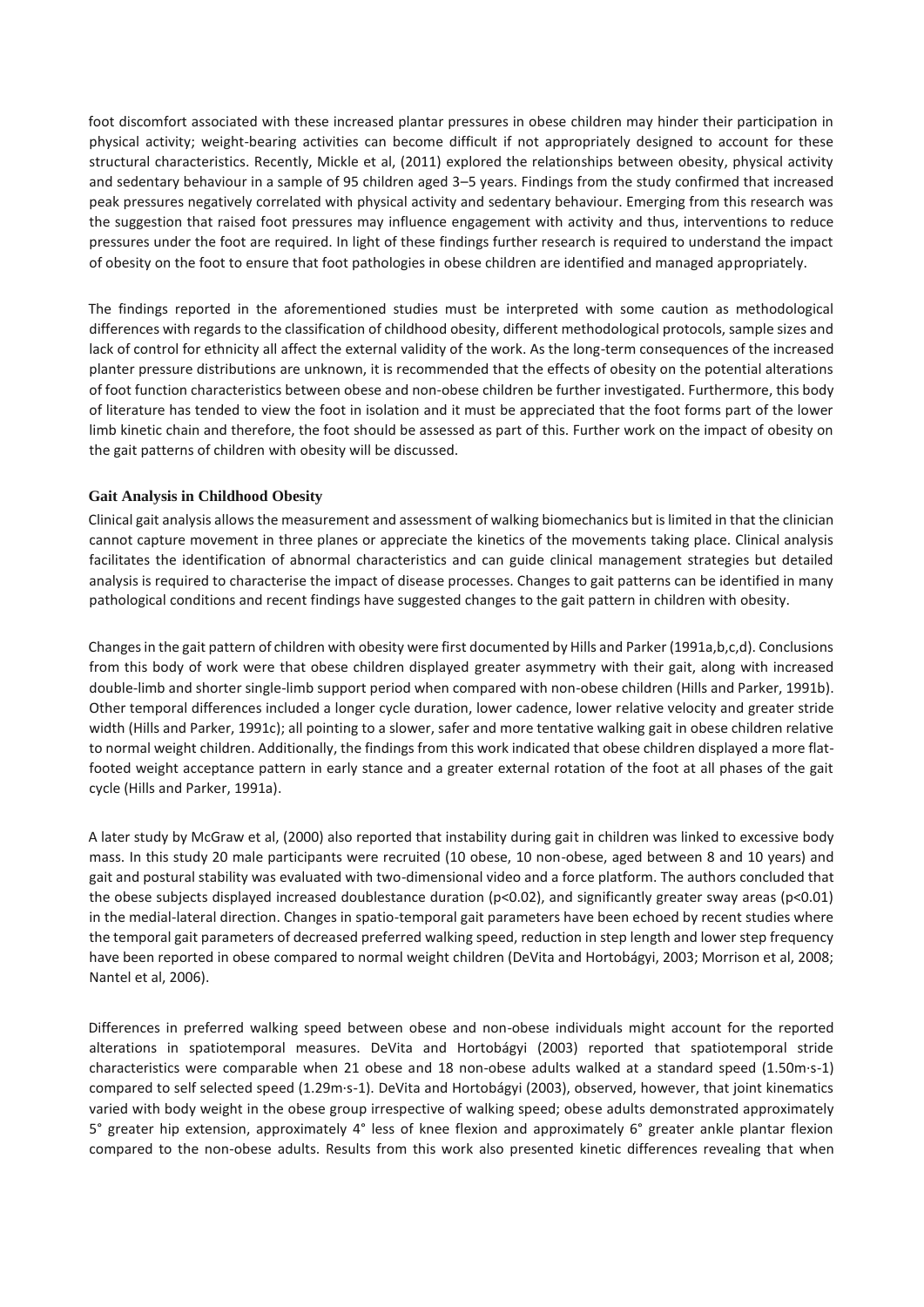walking at a standardised speed only ankle joint torque and powers were higher (both p<0.000) in obese adults by 88% and 61%, respectively.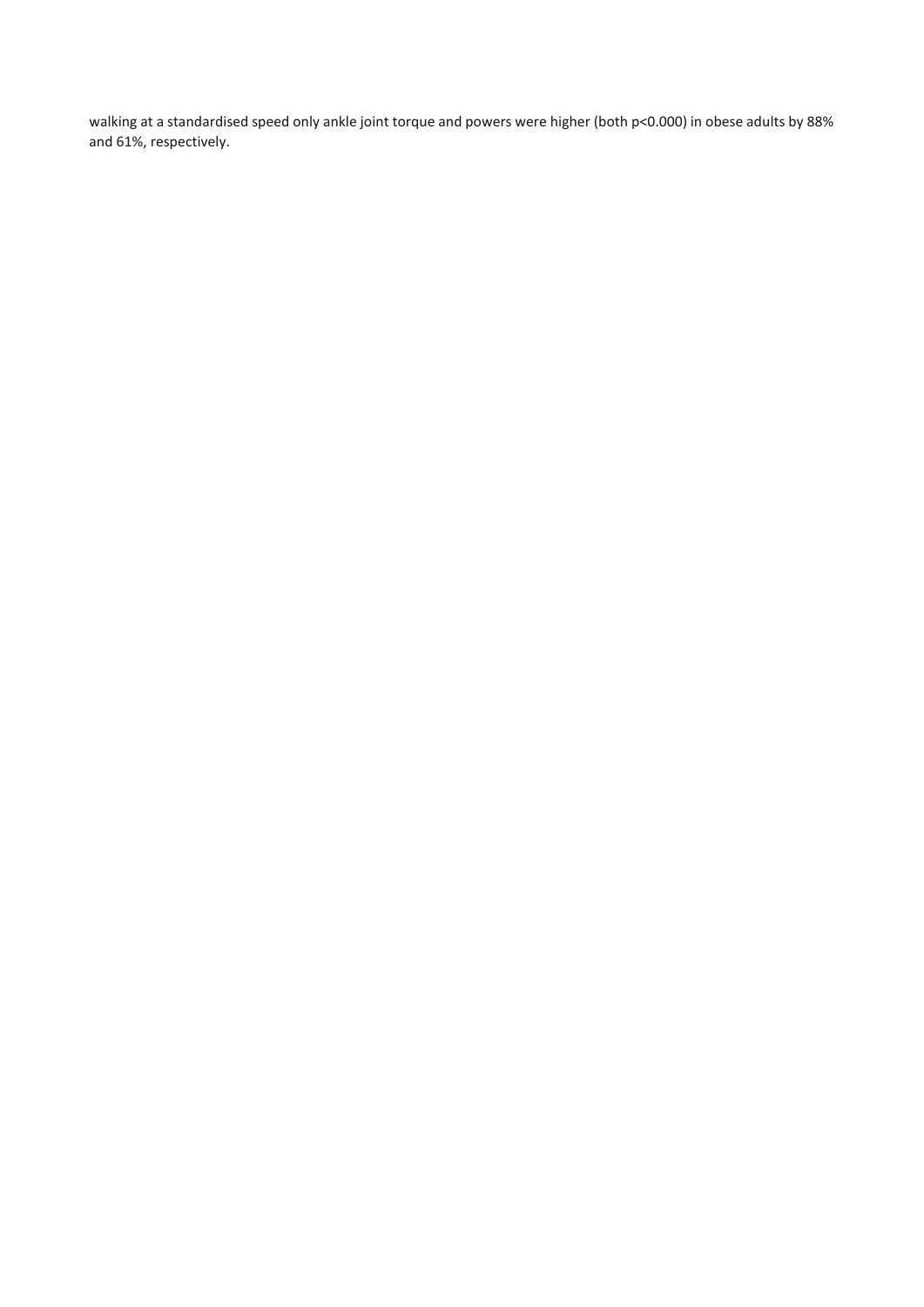Frontal plane kinematics of the lower limbs during gait in male children (aged 10 to 12 years) has been examined (McMillan et al, 2009). The overweight subjects (BMI 40.5  $\pm$  10.0 kg/m2) produced a significantly greater rearfoot eversion range of motion and later timing of peak eversion motion relative to the healthy weight subjects (BMI 17.0  $\pm$ 3.3 kg/m2). Peak knee adduction motion in early and late stance was of greater amplitude and the timing of peak hip adduction motion was significantly later in the healthy weight group. These findings suggest that overweight males may redistribute forces in the medial-lateral direction during gait. Shultz et al, (2009) reported no significant differences for joint kinematics between 10 overweight (BMI 30.47 ± 5.54 kg/m2) and normal weight (BMI 16.85 ± 1.31 kg/m2) children during swing and stance phase. The study did reveal that overweight children had significantly greater sagittal, frontal and transverse plane absolute peak joint moments at the hip, knee and ankle regardless of walking cadence. The authors surmise that because body mass is not proportional to joint articulating surfaces, higher absolute peak joint moments will increase the risk of malalignment and injury in overweight children. In particular, the ankle dorsiflexor moments were significantly greater in the overweight compared to normal weight group. This suggests a greater muscular force is needed when carrying excess mass to implement a braking mechanism during stance phase.

Gushue et al, (2005) investigated the effects of excessive body mass on 3-D knee joint biomechanics during walking. Ten overweight children (BMI 29.9kg/m2) were compared to 13 normal weight subjects (BMI 18 kg/m2) using an ethnically diverse sample of children. It was reported that overweight participants demonstrated significantly lower peak knee flexion angle (14.5° ± 5.5°) compared to normal weight subjects (21.1° ± 5.0°), but no significant differences in peak internal knee extension moment were found  $(22.5° \pm 10.5° \text{ and } 10.8° \pm 5.5°)$ . The overweight group, however, showed a significantly higher peak internal knee abduction moment (22.5°  $\pm$  10.5° and 10.8°  $\pm$  5.5°) suggesting that overweight children may not be able to compensate for increased force through the knee in the frontal plane. In a study by Nantel et al, (2006) looking at the locomotor lower limb strategies of obese and nonobese children, it was reported that only the hip joint kinetics were modified in the obese compared to non-obese children during walking. The obese subjects demonstrated decreased energy generation from the hip extensors and increased energy absorption from the hip flexors. In addition, obese children were less efficient at transferring energy between the eccentric and concentric phases at the hip. The work suggests that obese children develop a gait adaptation to maintain a similar knee extensor load and take advantage of a passive hip strategy to achieve forward progression during gait.

Recently Shultz et al, (2009) reported that obese children (n=10) demonstrated greater absolute peak joint moments of flexion and extension at the hip, knee and the ankle joints in the sagittal plane of motion in comparison to normal weight children (n=10). It was thought that this increased joint loading might result in cumulative stress, which has been associated with the development of varus angular deformities of the knee joint (i.e. Blounts Disease). Increased joint moments (particularly at the knee), may compromise the structures that control joint stability and this could explain the slower more tentative walking pattern displayed in obese children (Hills and Parker, 1991a; McGraw et al, 2000). These findings, however, require further investigation to determine the impact of excessive body weight on joint forces and the influence this has on the biomechanics of the lower limb and foot of young children.

#### **Conclusion**

Biomechanical changes impacting upon the foot and lower limb in children with obesity have been documented in the literature. Changes to foot structure and foot loading characteristics can predispose to the development of musculoskeletal pathology, however the links between these changes and the manifestation of pathology are lacking. Changes in the gait pattern and joint loading have also been proposed which may also be linked to the development of musculoskeletal problems. Further exploration of the impact of the biomechanics of adiposity is required, utilising robust and rigorous protocols, along with a uniform approach to defining obesity. The long-term implications of obesity in childhood are yet to be determined. In light of the trends identified in the literature further work is required to inform the multidisciplinary care of children with obesity.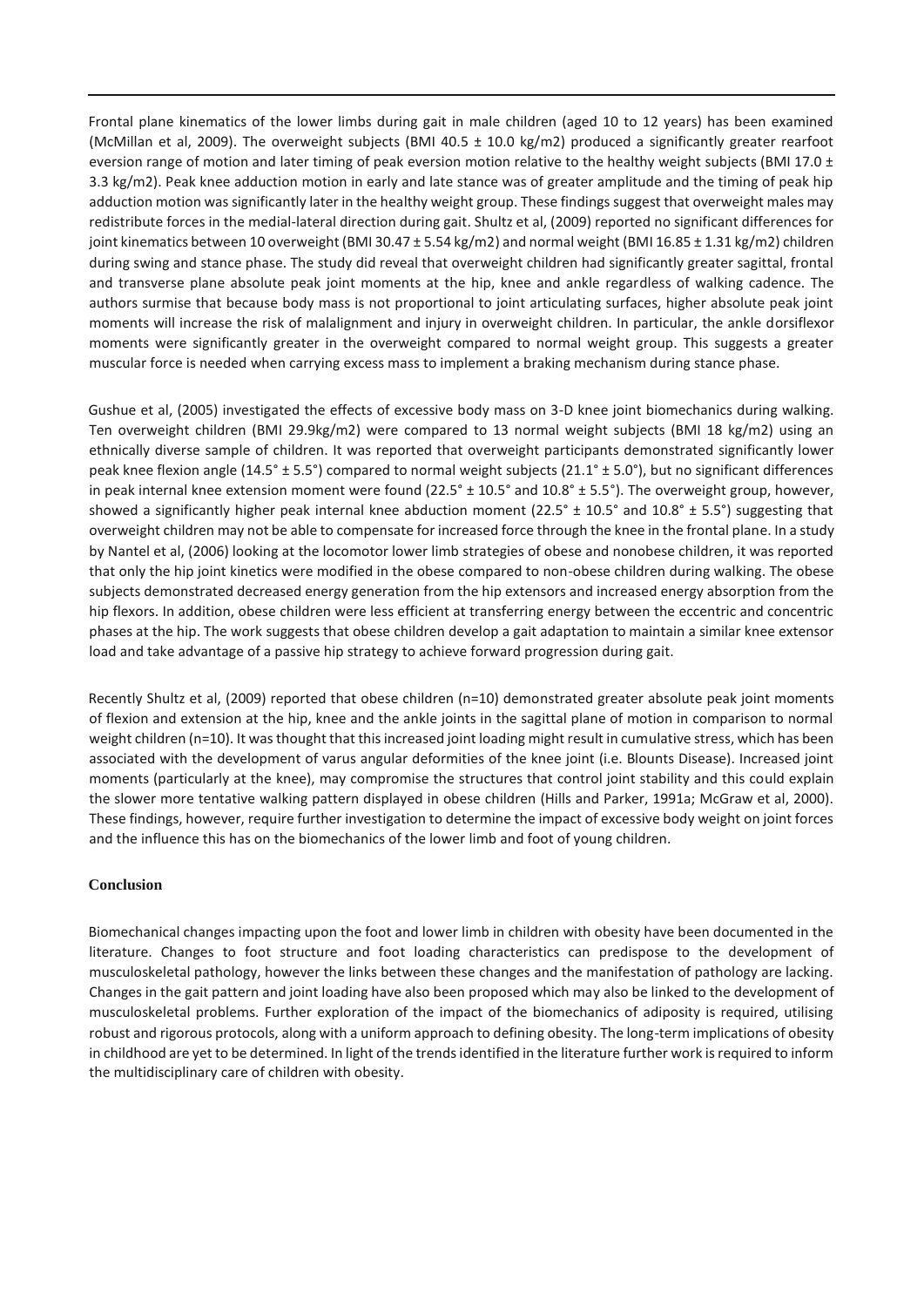## **Recommendations for Clinical Practice**

1. Clinicians involved in the management of children with obesity should consider the biomechanics of the lower limb and consider the impact upon the foot.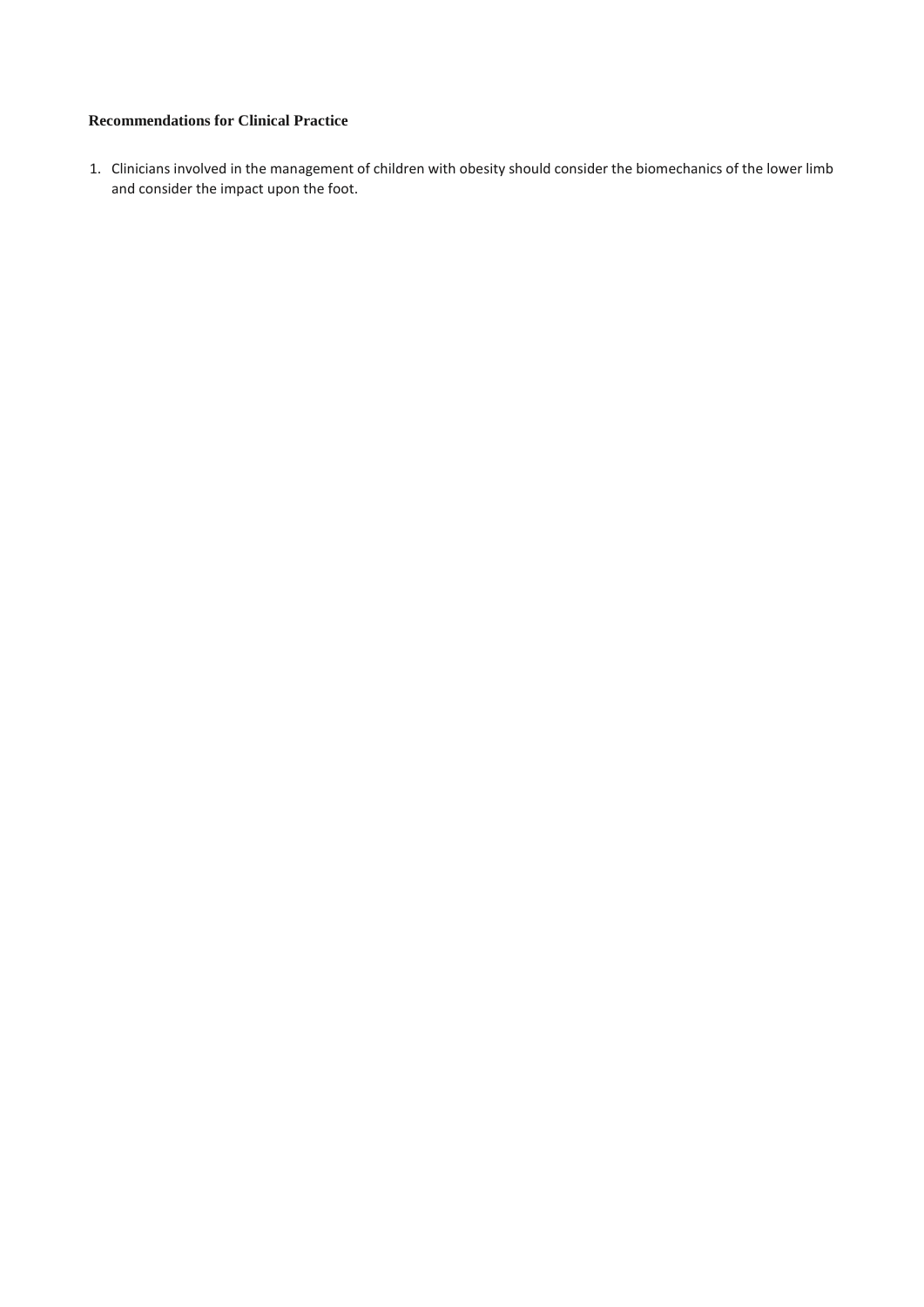- 2. Access to specialist foot care and footwearservices is needed for children with obesity reporting foot and/or lower limb musculoskeletal pathology.
- 3. The application of appropriate technology canenhance the assessment of children with obesity and inform the clinical management.
- 4. Clinical management of childhood obesity should utilise weight management services as a fundamental part of multi-disciplinary care

#### **References**

Bordin B, De Giorgi G, Mazzocco G, and Rigon F. (2001). Flat and cavus foot, indexes of obesity and overweight in a population of primary-school children. *Minerva Pediatrics*, 53, 7-13.

Cavanagh P and Ulbrecht J. (1994). Clinical plantar pressure measurements in diabetes. The Foot, 4, 123-135.

Chen K-C, Yeh C-J, Tung L-C, Yang J-F, Yang, S-F, and Wang C-H. (2011). Relevant factors influencing flatfoot in preschool-aged children. *European Journal of Pediatrics*, 170, 931-936.

DeVita P, and Hortobágyi T. (2003). Obesity is not associated with increased knee joint torque and power during level walking. *Journal of Biomechanics*. 36: 1355–1362.

Dietz W. (1998). Health consequences of obesity in youth: Childhood predictors of adult disease. *Paediatrics*, 101(3pt2), 518-525.

Dinsdale, H and Ridler C. (2010). National Child Measurement Programme: Changes in children's body mass index between 2006/07 and 2008/09. Oxford: National Obesity Observatory.

Dowling A.M, Steele J.R. & Baur L.A. (2001). Does obesity influence foot structure and plantar pressure patterns in prepubescent children? *International Journal of Obesity*. 25, 845-852.

Dowling A.M, Steele J.R, & Baur L.A. (2004). What are the effects of obesity in children on plantar pressure distributions? *International Journal of Obesity*. 28, 11. 1514 – 1519.

Giacomozzi C. (2011). Potentialities and Criticalities of Plantar Pressure Measurements in the Study of Foot Biomechanics: Devices, Methodologies and Applications, Biomechanics in Applications, Vaclav Klika (Ed.), ISBN: 978-953-307-969-1, InTech, Available from: http://www.intechopen.com/articles/show/title/poten tialities-and-criticalities-ofplantar-pressuremeasurements-in-the-study-of-foot-biomechanics

Gravante G, Russo G, Pomara F, and Ridola C. (2003). Comparison of ground reaction forces between obese and control young adults during quiet standing on a baropodometric platform. *Clinical Biomechanics*, 18, 780782.

Gushue D, Houck J, and Lerner A. (2005). Effects of childhood obesity on the three-dimensional knee joint biomechanics during walking. *Journal of Pediatric Orthopaedics*. 25(6), 763-768.

Hennig, E. (2002). Pedobarograph assessment in gait analysis. *Physical Medicine and Rehabilitation*, 16(2), 215229.

Hills A and Parker A. (1991a). Gait characteristics of obese children. *Archives of Physical Medicine and Rehabilitation*, 72, 403,407.

Hills A and Parker A. (1991b). Gait Asymmetry in Obese Children. *Neuro-Orthopedics*, 12, 29-33.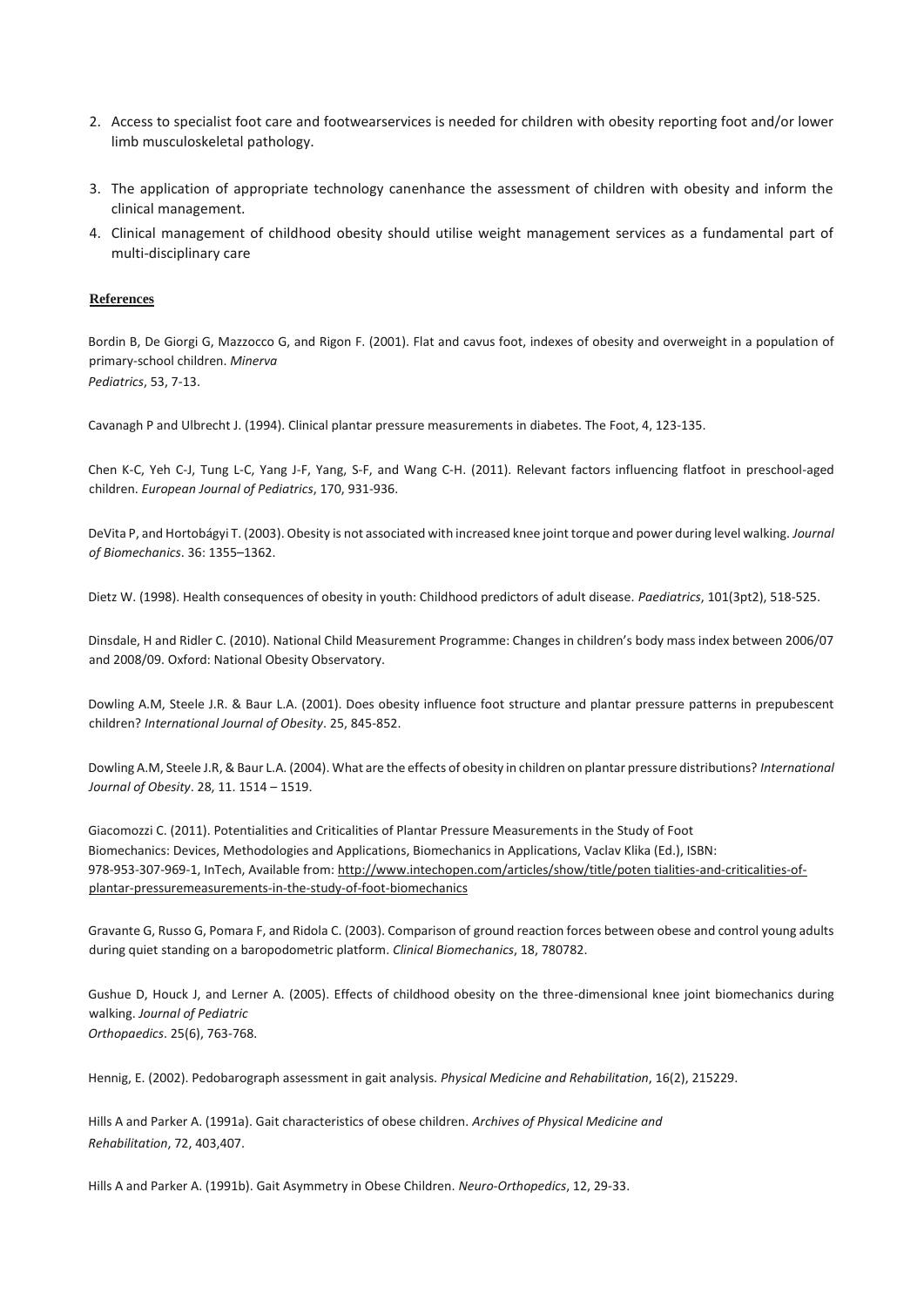Hills A and Parker A. (1991c). Gait Characteristics of PrePubertal Children: Effects of Diet and Exercise on Parameters. *International Journal of Rehabilitation Research*, 14, 348-349.

Hills A and Parker A. (1991d). Locomotor characteristics of obese children. *Child Care Health and Development, 18*, 29-34.

Hills A, Hennig E, McDonald M, and Bar-Or O. (2001) 'Plantar pressure differences between obese and nonobese adults: a biomechanical analysis'. *International Journal of Obesity*, 25(11), 1674-9.

Kellis, E. (2001). Plantar pressure distribution during barefoot standing, walking and landing in pre-school boys. *Gait and Posture*, 14, 92-97.

LeVeau BF, Bernhardt DB. (1984). Developmental Biomechanics. *Physical Therapy*, 64 (12), 1874-1882.

Mauch M, Grau S, Krauss I, Maiwald C, and Horstmann T. (2004). Influence of Age, Gender and Body-MassIndex on 3-D Foot Shape In Children. *Gait and Posture*. 20 (1001), pp. s91.

Mauch M, Grau S, Krass I, Maiwald C, and Horstmann T. (2008). Foot morphology of normal, underweight and overweight children. *International Journal of Obesity*, 32, 1068-1075.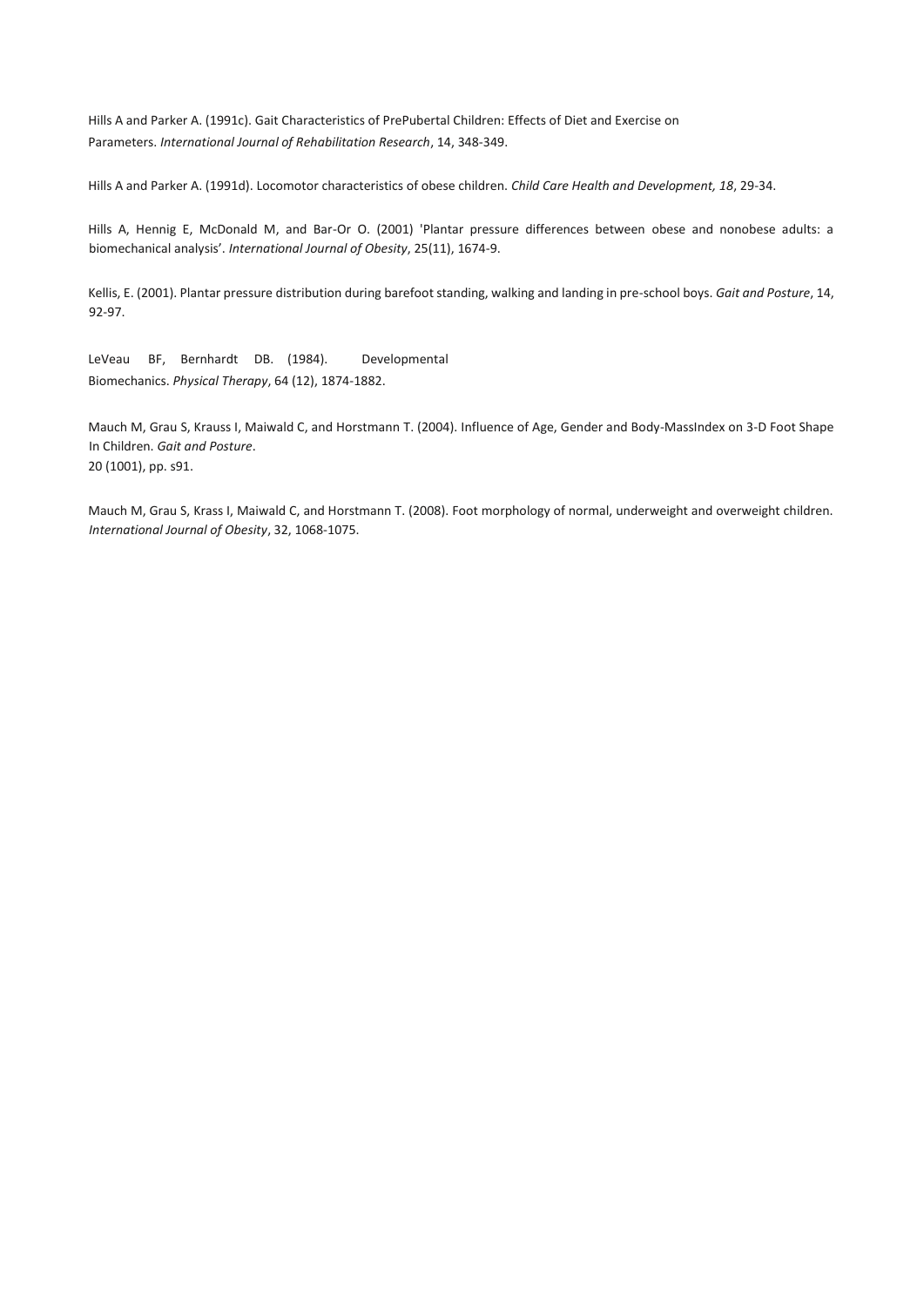McGraw B, McClenaghan B, Williams H, Dickerson J, and Ward D. (2000). Gait and postural stability in obese and nonobese prepubertal boys. *Archives of Physical Medicine and Rehabilitation*. 81, 484-489.

McMillan AG, Auman NL, Collier DN, Williams B. (2009).Frontal plane lower extremity biomechanics during walking in boys who are overweight versus healthy weight. *Pediatric Physical Therapy*. 21, pp. 187-193

Messier S, Davies A, Moore D, Davis S, Pack R, and Kazmar S. (1994). Severe obesity: effects on foot mechanics during walking. *Foot Ankle International*, 15 (1), 29-34.

Mickle K.J, Cliff D.P, Munro B.J, Okely A.D, and Steele J.R. (2011). Relationship between plantar pressures, physical activity and sedentariness among preschool children. *Journal of Science and Medicine in Sport*. 14 (1), pp. 36 - 41.

Mickle K, Steele J, and Munro, B. (2006). The feet of overweight and obese children: Are they flat or fat? *Obesity*. 14, 1949-1953.

Morrison SC, Durward BR, Watt GF and Donaldson MDC (2007). Anthropometric foot structure of peripubescent children with excessive body mass versus normal body mass. *Journal of the American Podiatric Medicial Association*. 97, 366-370.

Morrison SC, Durward BR, Watt GF and Donaldson MDC. (2008). The influence of body mass on the temporal parameters of peripubescent gait. *Gait & Posture*. 27, 719 – 721.

Murray A, and Wilson N. (2008). Changing incidence of slipped capital femoral epiphysis: A relationship with obesity? *The Journal of Bone and Joint Surgery*, 90(1), 92-94.

Nantel J, Brochu M, and Prince F. (2006). Locomotor strategies in Obese and Non-obese Children. *Obesity*. 14 (10), 1789 – 1794.

Perry, J. (1992). Gait analysis: normal and pathological function. NJ: Slack.

Pfeiffer M, Kotz R, Ledl T, Hauser G, and Sluga M. (2006). Prevalence of flat foot in preschool-aged children. *Pediatrics*, 118(2), 634-639.

Reilly J, Methven E, McDowell Z, Hacking B, Alexander D, Stewart L, and Kelnar C. (2003). Health consequences of obesity. *Archives of the Disease in Childhood*, 88(9), 748752.

Riddiford-Harland DL, Steele JR, and Storlein LH. (2000). Does obesity influence foot structure in prepubescent children? *International Journal of Obesity*. 54, 541-544.

Riddiford-Harland D, Steele J, and Baur L. (2011). Are the feet of obese children fat or flat? Revisiting the debate. *International Journal of Obesity*, 35, 115-120.

Schultz S, Sitler M, Tierney R, Hillstrom H, and Song J. (2009). Effects of paediatric obesity on joint kinematics and kinetics during 2 walking cadences. *Achieves of Physical Medicine and Rehabilitation*, 90, 2146-2154.

Stebbins J, Harrington M, Giacommozzi C, Thompson N, Zavatsky A, and Theologis T. (2005). Assessment of subdivision of plantar pressure measurement in children. Gait and Posture, 22, 372-376.

The NHS Information Centre, Lifestyle Statistics. (2011) National Child Measurement Programme: 2010/2011 school year. Available Online:

http://www.ic.nhs.uk/webfiles/publications/003 Heal t h Lifestyles/n c m p % 2 0 2 0 1 0 -11/NCMP 2010 11 Report.pdf (Accessed 22nd